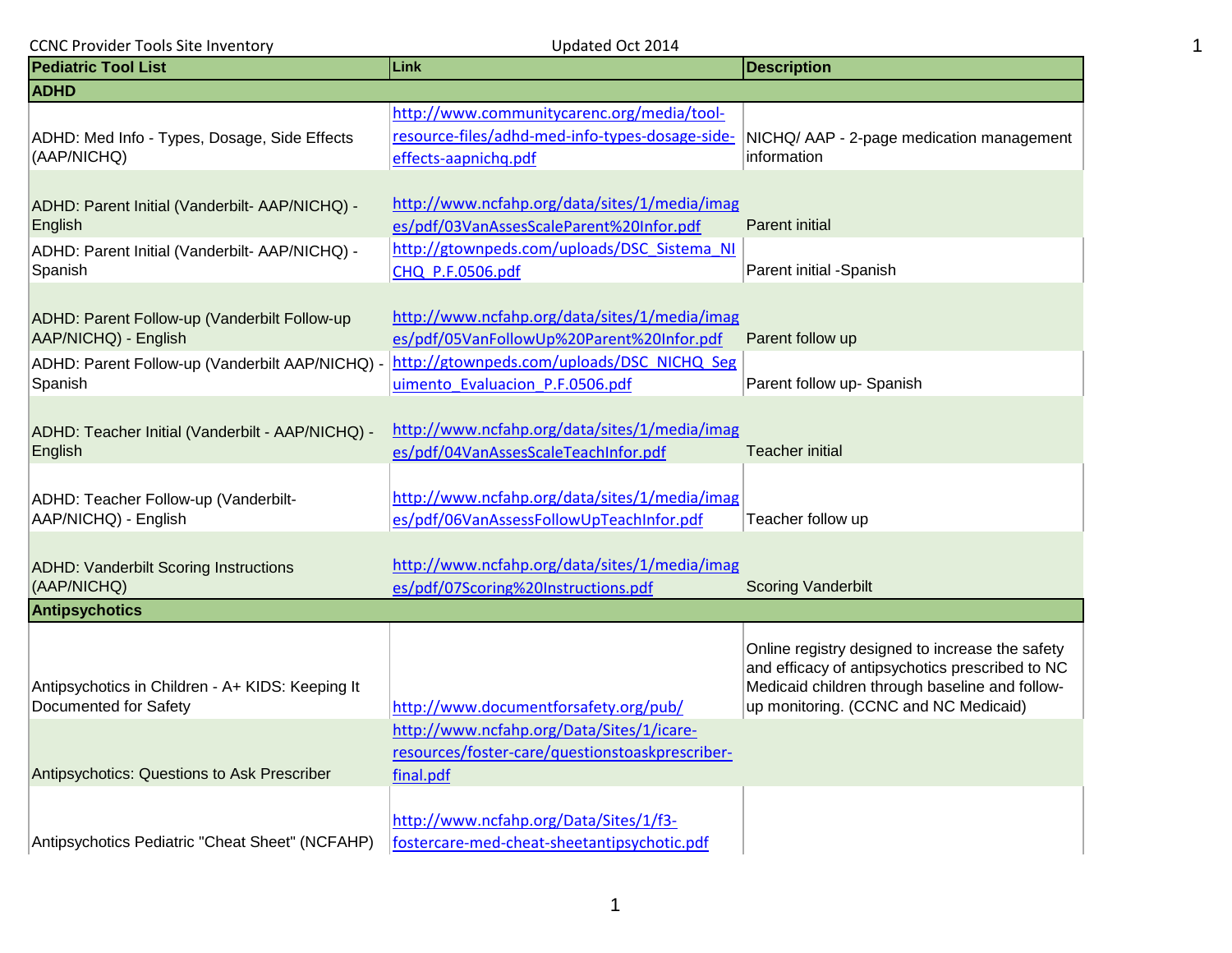| <b>CCNC Provider Tools Site Inventory</b>                                                                       | Updated Oct 2014                                                                                                                                                 |                                                                                                     |  |
|-----------------------------------------------------------------------------------------------------------------|------------------------------------------------------------------------------------------------------------------------------------------------------------------|-----------------------------------------------------------------------------------------------------|--|
| Pediatric Behavioral Health - Guide to                                                                          | http://web.jhu.edu/pedmentalhealth/Psychopha from the Johns Hopkins Center for Mental                                                                            |                                                                                                     |  |
| Psychopharmacology for Pediatricians                                                                            | rmacolog%20use.html                                                                                                                                              | Health Services in Pediatric Primary Care                                                           |  |
| <b>Anxiety</b>                                                                                                  |                                                                                                                                                                  |                                                                                                     |  |
| Anxiety - Screen for Childhood Anxiety Related<br>Disorders (SCARED), Parent Version, Ages <8                   | http://psychiatry.pitt.edu/sites/default/files/Doc<br>uments/assessments/SCARED%20Parent.pdf                                                                     | Screen for separation anxiety, social phobia,<br>school phobia and physical symptoms of<br>anxiety. |  |
| Pediatric Anxiety - Screen for Childhood Anxiety<br>Related Disorders (SCARED), Child Version, ages<br>$8 - 11$ | http://www.psychiatry.pitt.edu/sites/default/file<br>s/Documents/assessments/SCARED%20Child.pdf anxiety.                                                         | Screen for separation anxiety, social phobia,<br>school phobia and physical symptoms of             |  |
| <b>Asthma/Allergy</b>                                                                                           |                                                                                                                                                                  |                                                                                                     |  |
| Anaphyllaxis Action Plan (American Acad of<br>Allergy, Asthma & Immunology) - English                           | http://www.aaaai.org/Aaaai/media/MediaLibrary<br>/PDF%20Documents/Libraries/Anaphylaxis-<br><b>Emergency-Action-Plan.pdf</b>                                     | To go with patient to school, camp, or institution                                                  |  |
| Anaphyllaxis Action Plan (American Acad of<br>Allergy, Asthma & Immunology) - Spanish                           | http://www.aaaai.org/Aaaai/media/MediaLibrary<br>/PDF%20Documents/Spanish/Anaphylaxis-<br>Emergency-Action-Plan-Spanish.pdf                                      | To go with patient to school, camp, or institution                                                  |  |
| Asthma 1a - Initial Visit Instructions and Key Steps<br>(CCNC)                                                  | http://www.communitycarenc.org/media/tool-<br>resource-files/asthma1a-initial-visit-instructions-<br>key-steps.pdf                                               |                                                                                                     |  |
| Asthma 1b: Follow Up Visit Instructions and Key<br>Steps (CCNC)                                                 | http://www.communitycarenc.org/media/tool-<br>resource-files/asthma1b-follow-visit-instructions-<br>key-steps-.pdf<br>http://www.communitycarenc.org/media/tool- |                                                                                                     |  |
| Asthma 2 - Facts About Asthma (CCNC) English &<br>Spanish                                                       | resource-files/asthma-2-facts-about-asthma-ccnc-<br>english-spanish.pdf                                                                                          |                                                                                                     |  |
| Asthma 3 - Asthma Triggers (CCNC) English &<br>Spanish                                                          | http://www.communitycarenc.org/media/tool-<br>resource-files/asthma-3-asthma-triggers-ccnc-<br>english-spanish.pdf                                               |                                                                                                     |  |
| Asthma 4 - Medication Photos Posters (CCNC)<br>English & Spanish                                                | http://www.communitycarenc.org/media/tool-<br>resource-files/asthma-4-medication-photos-<br>posters-ccnc-english-sp.pdf                                          |                                                                                                     |  |
| Asthma 5 - Medication Photos Poster for Young<br>Children (CCNC) English & Spanish                              | http://www.communitycarenc.org/media/tool-<br>resource-files/asthma-5-medication-photos-<br>poster-young-children-c.pdf                                          |                                                                                                     |  |
| Asthma 6 - Nebulizer Poster for Young Children<br>(CCNC) English & Spanish                                      | http://www.communitycarenc.org/media/tool-<br>resource-files/asthma-6-nebulizer-poster-young-<br>children-ccnc-engl.pdf                                          |                                                                                                     |  |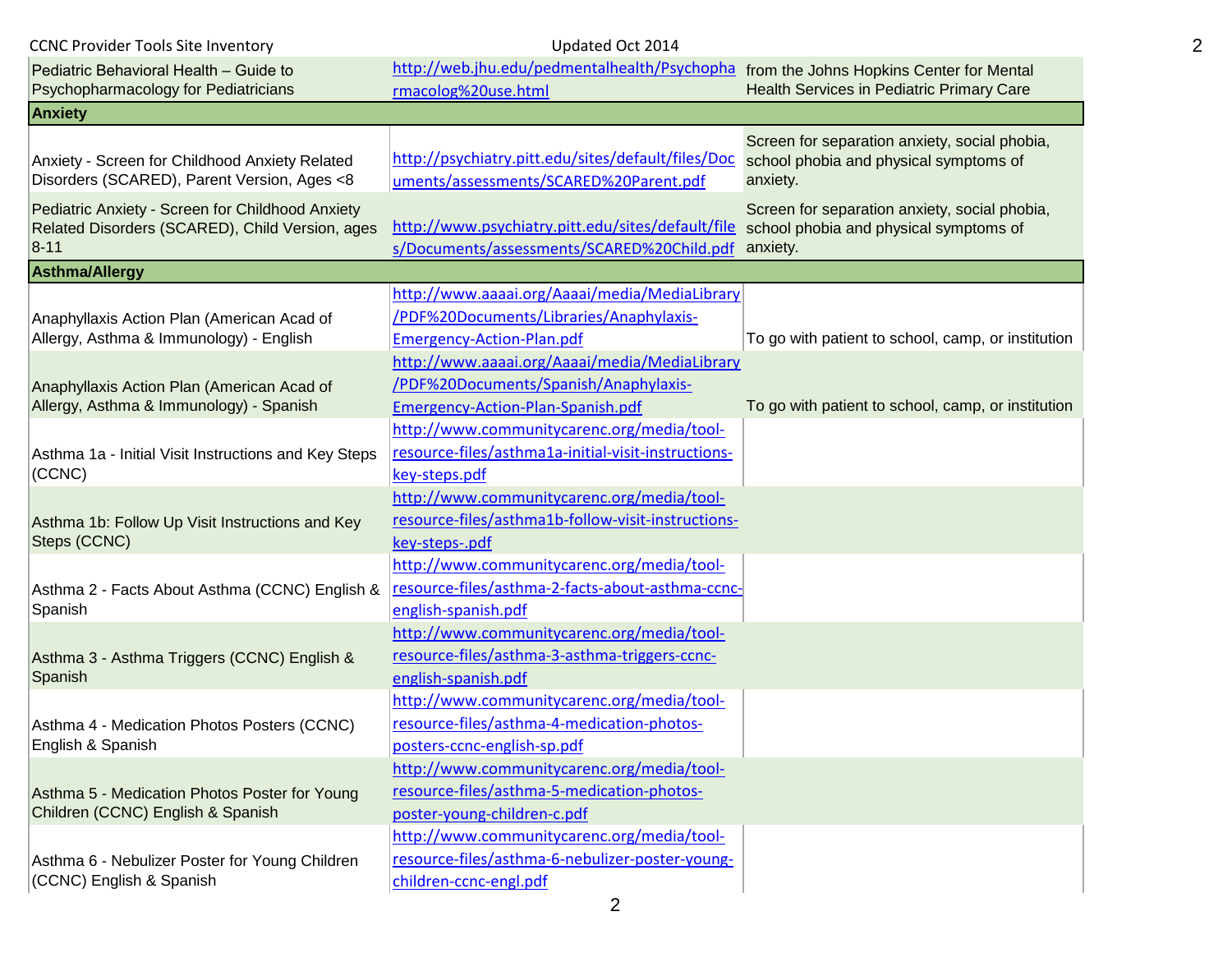| <b>CCNC Provider Tools Site Inventory</b>                                                           | Updated Oct 2014                                                                          |                                                                                                                                                        |
|-----------------------------------------------------------------------------------------------------|-------------------------------------------------------------------------------------------|--------------------------------------------------------------------------------------------------------------------------------------------------------|
|                                                                                                     | http://www.communitycarenc.org/media/tool-                                                |                                                                                                                                                        |
| Asthma Action Plan (CCNC/NCAP/AANC) Print and resource-files/nc-asthma-action-plan-nc-dhhsdpi-      |                                                                                           |                                                                                                                                                        |
| Write On - English                                                                                  | english.pdf                                                                               |                                                                                                                                                        |
|                                                                                                     | http://www.communitycarenc.org/media/tool-                                                |                                                                                                                                                        |
| Asthma Action Plan (CCNC/NCAP/AANC) Print and resource-files/nc-asthma-action-plan-nc-dhhsdpi-      |                                                                                           |                                                                                                                                                        |
| Write On - Spanish                                                                                  | spanish.pdf                                                                               |                                                                                                                                                        |
|                                                                                                     | http://www.communitycarenc.org/media/tool-                                                |                                                                                                                                                        |
| Asthma Action Plan: How to Complete Written Plan resource-files/asthma-action-plan-how-complete-    |                                                                                           |                                                                                                                                                        |
| (CCNC)                                                                                              | written-plan.pdf                                                                          |                                                                                                                                                        |
| Asthma Action Plan: Instructions for Filling In                                                     | http://www.communitycarenc.org/media/tool-                                                | Enter personal best or expected peak flow at top<br>left and the other peak flows auto-fill. Enter<br>"green zone" meds and "yellow zone" autofills so |
| (CCNC)                                                                                              | resource-files/asthma-action-plan.pdf                                                     | you can just increase frequency if appropriate.                                                                                                        |
|                                                                                                     | http://www.communitycarenc.org/media/tool-                                                |                                                                                                                                                        |
| Asthma Action Plan: Type into PDF, Save and Print resource-files/asthma-action-plan-one-page-       |                                                                                           | Just the 1 page form, no instructions attached.                                                                                                        |
| (CCNC) - English                                                                                    | version.pdf                                                                               | Use IE, Firefox or Chrome browsers.                                                                                                                    |
|                                                                                                     | http://www.communitycarenc.org/media/tool-                                                |                                                                                                                                                        |
|                                                                                                     | resource-files/childhood-asthma-control-test-                                             |                                                                                                                                                        |
| Asthma Control Test age 4-11 - English & Spanish                                                    | ages-4-11-english-sp.pdf                                                                  |                                                                                                                                                        |
|                                                                                                     | http://www.communitycarenc.org/media/tool-                                                |                                                                                                                                                        |
| Asthma Control Test age 12-Adult (QualityMetrics) - resource-files/asthma-control-test-ages-12-and- |                                                                                           |                                                                                                                                                        |
| English & Spanish                                                                                   | over-english-spani.pdf                                                                    |                                                                                                                                                        |
| <b>Constipation</b>                                                                                 |                                                                                           |                                                                                                                                                        |
| Constipation (Ped) Treatment and Referral                                                           | http://communitycarenc.com/media/files/pediat                                             |                                                                                                                                                        |
| Guidelines (CCNC/CHACC)                                                                             | ric-constipation-guidelines.pdf                                                           |                                                                                                                                                        |
|                                                                                                     | http://www.communitycarenc.org/media/files/ki                                             |                                                                                                                                                        |
| Constipation (Ped) - Guide for Parents and                                                          | ds-and-constipation-guide-parents-and-                                                    |                                                                                                                                                        |
| Families (CCNC/CHACC)                                                                               | families.pdf                                                                              |                                                                                                                                                        |
|                                                                                                     |                                                                                           |                                                                                                                                                        |
| Constipation (Ped) - Home Cleanout Guide for                                                        | http://www.communitycarenc.org/media/files/h Directions for home, Provider must check off |                                                                                                                                                        |
| Parents and Families (CCNC/CHACC)                                                                   | ome-clean-out-guide-parents-and-families.pdf                                              | appropriate dose                                                                                                                                       |
| <b>Diabetes</b>                                                                                     |                                                                                           |                                                                                                                                                        |
|                                                                                                     | http://www.communitycarenc.org/media/tool-                                                |                                                                                                                                                        |
|                                                                                                     | resource-files/diabetes-a1c-stoplight-graphic-                                            |                                                                                                                                                        |
| Diabetes: A1c Stoplight Graphic (CCNC) - English                                                    | ccnc-english.pdf                                                                          | Discussion tool about A1c                                                                                                                              |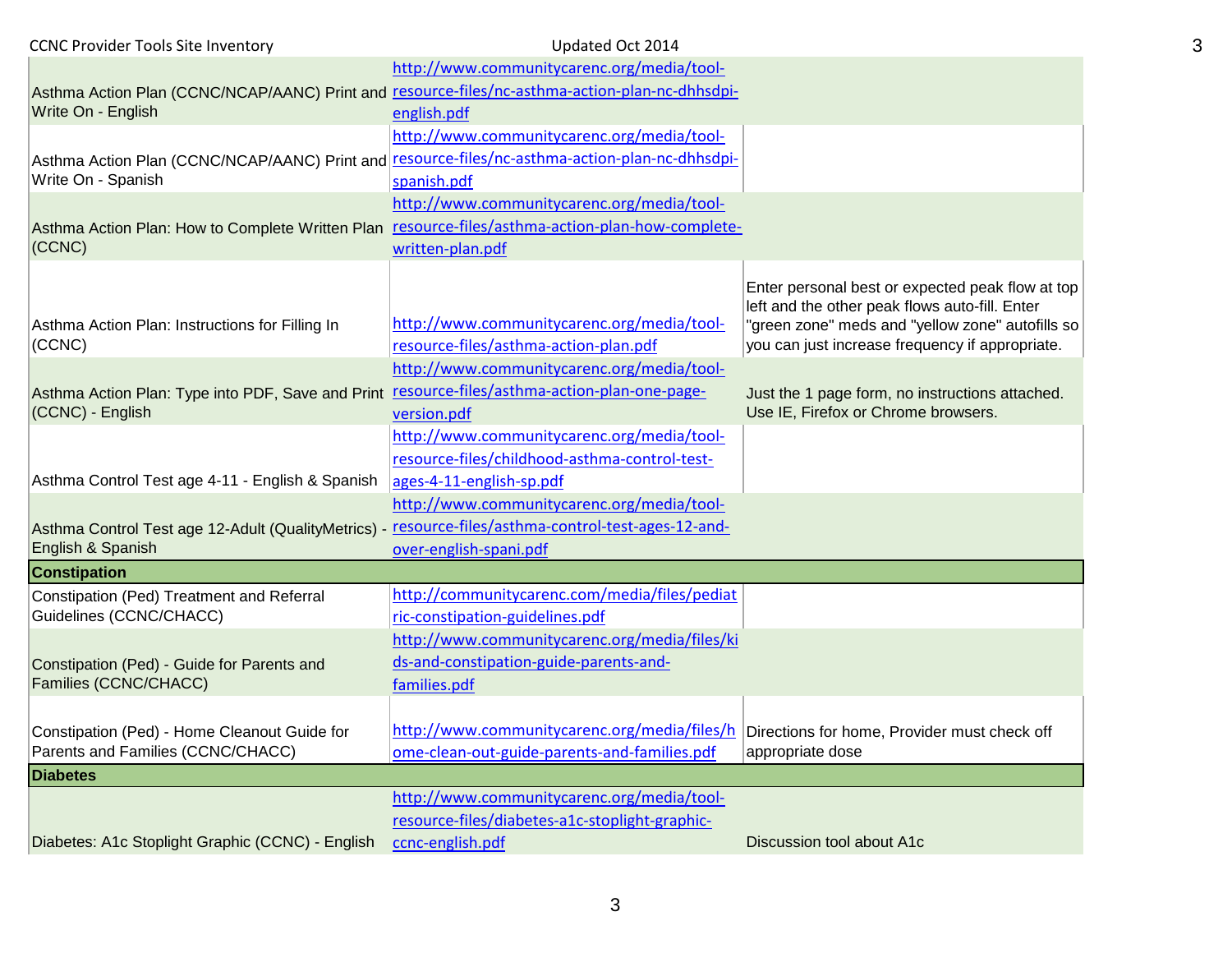| <b>CCNC Provider Tools Site Inventory</b>                                                | Updated Oct 2014                                                                          |                                                                                          |
|------------------------------------------------------------------------------------------|-------------------------------------------------------------------------------------------|------------------------------------------------------------------------------------------|
|                                                                                          | http://www.communitycarenc.org/media/tool-                                                |                                                                                          |
|                                                                                          | resource-files/diabetes-a1c-stoplight-graphic-                                            |                                                                                          |
| Diabetes: A1c Stoplight Graphic (CCNC) - Spanish   ccnc-spanish.pdf                      |                                                                                           | Discussion tool about A1c                                                                |
| Diabetes: Adjusting Insulin Doses (Endocrine                                             |                                                                                           |                                                                                          |
| Society)                                                                                 | http://www.accurateinsulin.org/for-doctors/                                               |                                                                                          |
|                                                                                          | http://www.ccwjc.com/Forms/Diabetes/Patient<br>%20Education/Diabetes%20Self%20Care%20Goal |                                                                                          |
| Diabetes: Self-Management Goal Sheet                                                     | s.pdf                                                                                     |                                                                                          |
| <b>Foster Care</b>                                                                       |                                                                                           |                                                                                          |
|                                                                                          |                                                                                           |                                                                                          |
|                                                                                          | http://www.ncfahp.org/Data/Sites/1/icare-                                                 |                                                                                          |
|                                                                                          | resources/foster-care/foster-care-comprehensive-                                          |                                                                                          |
| Foster Care Comprehensive Visit Summary                                                  | assessment-report-streamlined-jan-2013.pdf                                                | From NCFAHP                                                                              |
|                                                                                          |                                                                                           |                                                                                          |
|                                                                                          | http://www.communitycarenc.org/media/tool-                                                |                                                                                          |
| Foster Care One-Pager (CCNC)                                                             | resource-files/foster-care-one-pager.pdf                                                  |                                                                                          |
| Foster Care Resources for Care (NC Foundation                                            |                                                                                           |                                                                                          |
| for Advanced Health Programs)                                                            | http://www.ncfahp.org/foster-care.aspx                                                    |                                                                                          |
| <b>Functional Abdominal Pain</b>                                                         |                                                                                           | Developed in a collaboration of pediatric                                                |
|                                                                                          |                                                                                           |                                                                                          |
|                                                                                          |                                                                                           |                                                                                          |
| Pediatric Functional Abd Pain - Differential                                             |                                                                                           | gastroenterologists from the Departments of<br>Pediatrics at Carolinas Health Care, Duke |
| Diagnoses- Conditions and Criteria                                                       | http://www.communitycarenc.org/media/files/p                                              | University, ECU, UNC, and Wake Forest                                                    |
| (CCNC/CHACC)                                                                             | ed-ab-pain-guidelines-rome-iii.pdf                                                        | University and PCPs from across NC                                                       |
| Pediatric Functional Abd Pain - Primary Care                                             | http://www.communitycarenc.org/media/files/p                                              |                                                                                          |
| Evaluation and Management (CCNC/CHACC)                                                   | ed-ab-pain-guidelines.pdf                                                                 |                                                                                          |
|                                                                                          | http://www.communitycarenc.org/media/files/p                                              |                                                                                          |
| Pediatric Functional Abd Pain - Tips for Decision<br>Making in Primary Care (CCNC/CHACC) | ed-ab-pain-provid.pdf                                                                     |                                                                                          |
|                                                                                          |                                                                                           |                                                                                          |
| Pediatric Functional Abd Pain - Management                                               | http://www.communitycarenc.org/media/files/p                                              |                                                                                          |
| Algorithm (CCNC/CHACC)                                                                   | ed-ab-pain-guidelines-algorithm.pdf                                                       |                                                                                          |
| Pediatric Chronic Abd Pain - Symptom history                                             | http://www.communitycarenc.org/media/files/c                                              |                                                                                          |
| checklist (CCNC/CHACC)                                                                   | hronic-abdominal-pain-checklist.pdf                                                       |                                                                                          |
| Pediatric Functional Abd Pain - Parent information                                       | http://www.communitycarenc.org/media/files/f                                              |                                                                                          |
| (NASPGHAN) - English                                                                     | unctional-ab-pain-child-eng.pdf                                                           |                                                                                          |
| Pediatric Functional Abd Pain- Parent information<br>(NASPGHAN) - Spanish                | http://www.communitycarenc.org/media/files/f<br>unctional-ab-pain-child-span.pdf          |                                                                                          |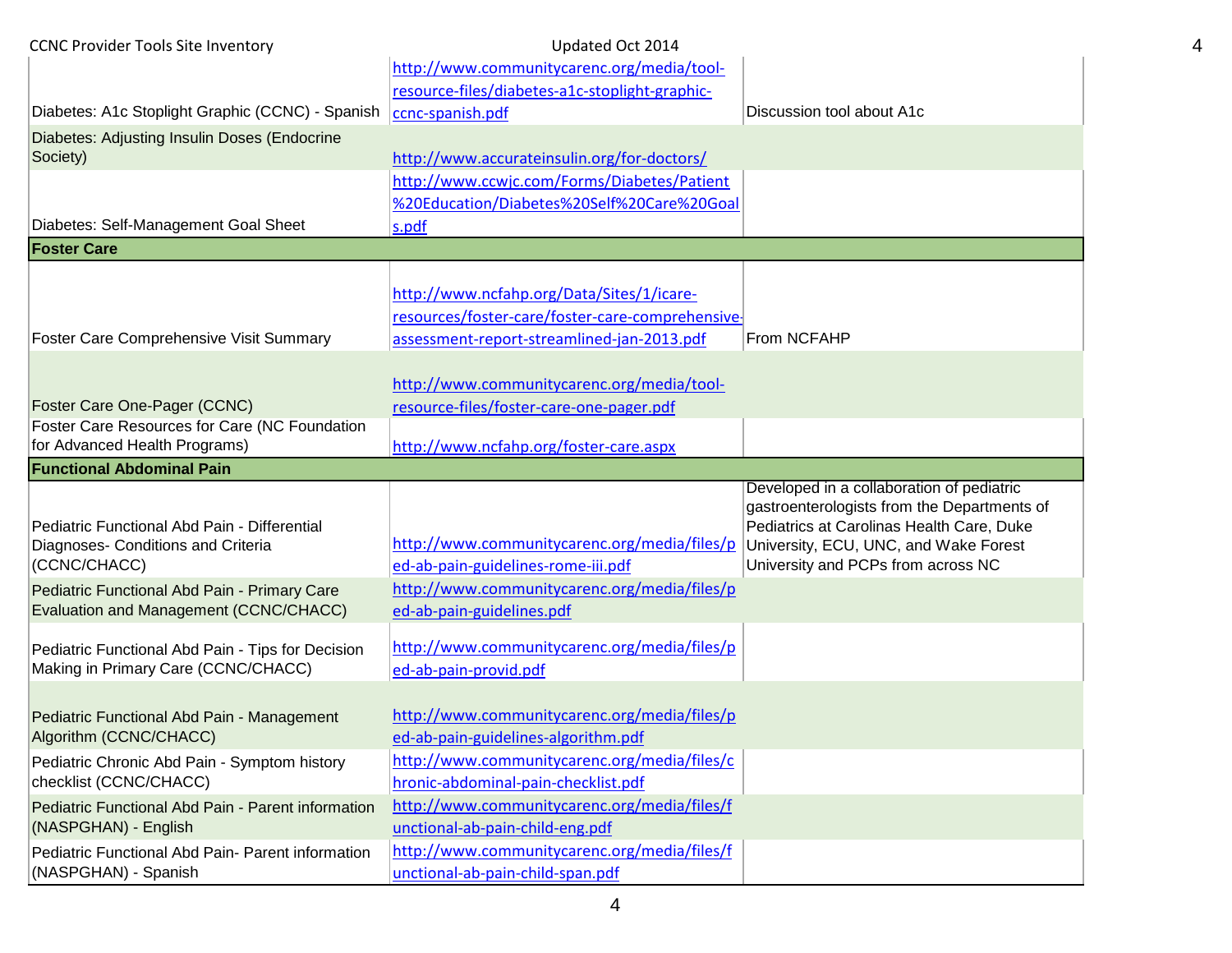| <b>CCNC Provider Tools Site Inventory</b><br>Updated Oct 2014                                 |                                                                                                                                   |                                                                                                                                                                                                                      |  |
|-----------------------------------------------------------------------------------------------|-----------------------------------------------------------------------------------------------------------------------------------|----------------------------------------------------------------------------------------------------------------------------------------------------------------------------------------------------------------------|--|
| <b>Gastroesophageal Reflux/GERD</b>                                                           |                                                                                                                                   |                                                                                                                                                                                                                      |  |
| <b>GERD (Ped) - Treatment and Referral Guidelines</b><br>(CCNC/CHACC)                         | http://communitycarenc.com/media/files/pediat<br>ric-gastroesophageal-reflux-guidelines.pdf                                       | Developed in a collaboration of pediatric<br>gastroenterologists from the Departments of<br>Pediatrics at Carolinas Health Care, Duke<br>University, ECU, UNC, and Wake Forest<br>University and PCPs from across NC |  |
| <b>GERD (Ped) Parents Take-home Guide to GERD</b><br>(CCNC/CHACC) - English                   | http://www.communitycarenc.org/media/files/ki<br>ds-and-constipation-guide-parents-and-<br>families.pdf                           |                                                                                                                                                                                                                      |  |
| <b>GERD (Ped) Parents Take-home Guide to GERD</b><br>(CCNC/CHACC) - Spanish                   | http://www.communitycarenc.org/media/tool-<br>resource-files/gerd-parent-guide-spanish-<br>chacc.pdf                              |                                                                                                                                                                                                                      |  |
| <b>Infectious Disease</b>                                                                     |                                                                                                                                   |                                                                                                                                                                                                                      |  |
| Fever: Ibup, Tylenol Dosing Chart by Weight<br>(Piedmont Health Services) - English & Spanish | http://www.communitycarenc.org/media/tool-<br>resource-files/fever-ibup-tylenol-dosing-chart-<br>weight-piedmont-he.pdf           | Need to circle the weight-appropriate dose for<br>the patient at MD visit and use teach-back to<br>make sure understood.                                                                                             |  |
| HIV: Fact Sheets, Resources, FAQs<br>(aidsinfonet.org) - English, Spanish and Nepali          | http://aidsinfonet.org/printing-downloading                                                                                       | Lots of info from New Mexico AIDS Education<br>and Training Center funded by FDA and<br>National Library of Medicine.                                                                                                |  |
| <b>STDs Current Treatment Guidelines (CDC)</b>                                                | http://www.cdc.gov/std/treatment/default.htm                                                                                      | Regularly updated website with current<br>guidelines for treatment of STDs.                                                                                                                                          |  |
| <b>Obesity</b>                                                                                |                                                                                                                                   |                                                                                                                                                                                                                      |  |
| Obesity - Color-Coded BMI Chart (Boys)                                                        | http://www.eatsmartmovemorenc.com/Pediatri<br>cObesityTools/Texts/BMIChartBoys.pdf                                                |                                                                                                                                                                                                                      |  |
| Obesity - Color-Coded BMI Chart (Girls)                                                       | http://www.eatsmartmovemorenc.com/Pediatri<br>cObesityTools/Texts/BMIChartGirls.pdf<br>http://www.communitycarenc.org/media/tool- |                                                                                                                                                                                                                      |  |
| Obesity: BMI Percentile Coding and Billing (CCNC)                                             | resource-files/obesity-bmi-percentile-coding-and-<br>billing-ccnc.pdf                                                             |                                                                                                                                                                                                                      |  |
| Weight Loss: Children (EatSmartMoveMore NC) -<br>English & Spanish                            | http://www.eatsmartmovemorenc.com/Pediatri<br>cObesityTools/PediatricObesityTools.html                                            | Pediatric obesity prevention and treatment<br>algorithms - physician tools for management                                                                                                                            |  |
| Weight Loss: Find a Local Program (NC Alliance<br>for Healthy Communities)                    | http://www.ncahc.org/weight-management-<br>registry-north-carolina.html                                                           | Helps you to find weight management programs<br>for your patients by zip code or county.                                                                                                                             |  |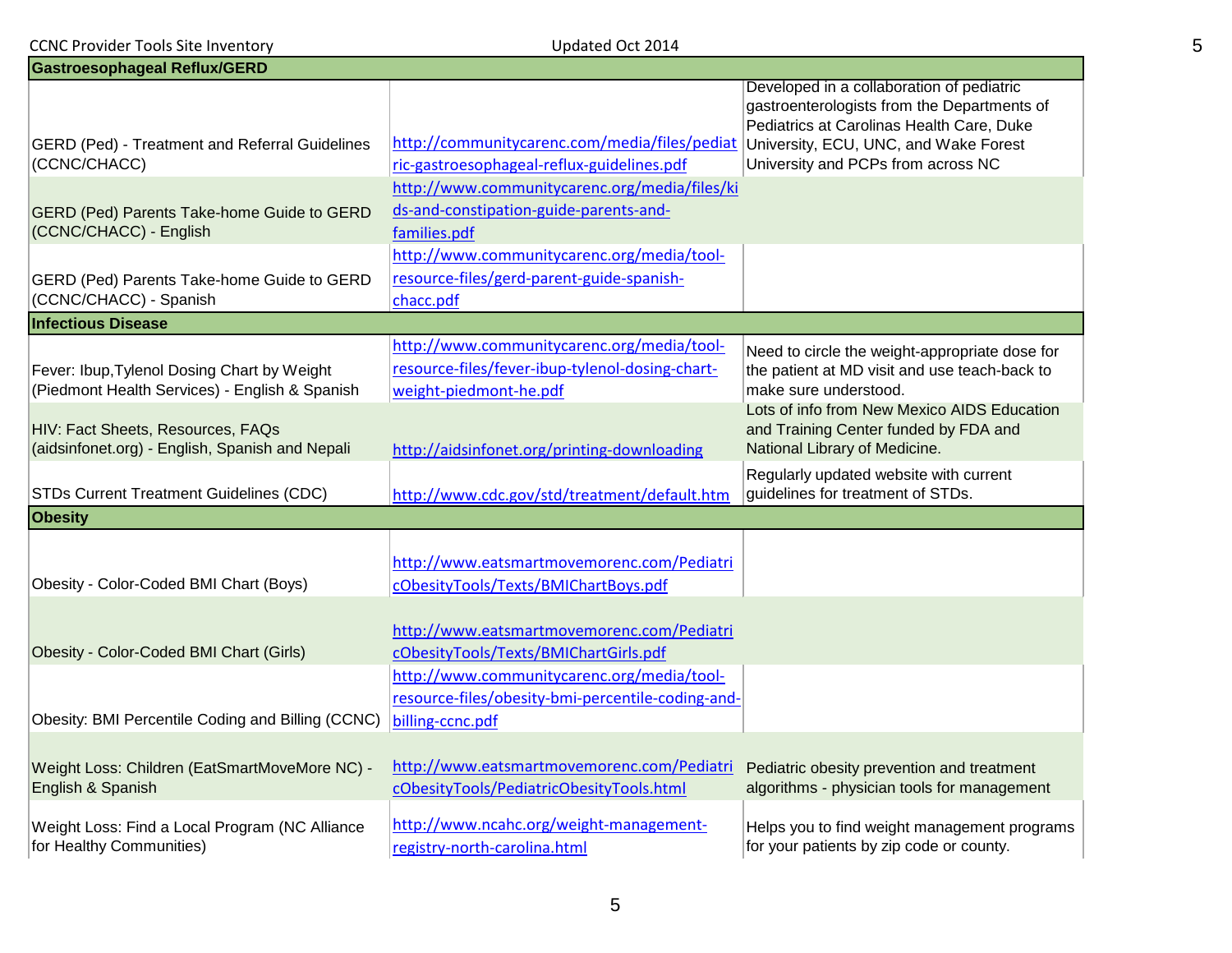| <b>CCNC Provider Tools Site Inventory</b>                                                                 | Updated Oct 2014                                                                                                 |                                                                                                                                                                          |
|-----------------------------------------------------------------------------------------------------------|------------------------------------------------------------------------------------------------------------------|--------------------------------------------------------------------------------------------------------------------------------------------------------------------------|
| Weight Loss: Prescription 5-3-2-1<br>(EatSmartMoveMore NC) - English                                      | http://www.eatsmartmovemorenc.com/Pediatri<br>cObesityTools/Texts/PrescripPadBW.pdf                              | Prescription for 5 servings fruit/veg, 3<br>meals/day, 2 hours or less screen-time, 1 hour<br>or more of activity.                                                       |
| Weight Loss: Prescription 5-3-2-1<br>(EatSmartMoveMore NC) - Spanish                                      | http://www.eatsmartmovemorenc.com/Pediatri<br>cObesityTools/Texts/PrescripPadSpBW.pdf                            | Prescription for 5 servings fruit/veg, 3<br>meals/day, 2 hours or less screen-time, 1 hour<br>or more of activity.                                                       |
| <b>Sickle Cell Disease</b>                                                                                |                                                                                                                  |                                                                                                                                                                          |
| Sickle Cell Care Guidelines Oriented by Problem<br>(CDC/Grady Health System)                              | http://scinfo.org/problem-oriented-clinical-<br>guidelines/                                                      | Guidelines for treating over 40 syndromes<br>common in SC patients, developed with US<br>DHHS funds and in use at Grady SC Center                                        |
| Sickle Cell Care: Few BASIC Primary Care<br>Guidelines (CDC/NHLBI)                                        | http://www.cdc.gov/NCBDDD/sicklecell/recomm<br>endations.html                                                    | Few basic evidence based pearls that should be<br>known by all providers treating patients with<br><b>Sickle Cell</b>                                                    |
| <b>Speech &amp; Language</b>                                                                              |                                                                                                                  |                                                                                                                                                                          |
| Speech & Language RED FLAGS for Referral<br>(CCNC)                                                        | http://www.communitycarenc.org/media/tool-<br>resource-files/speech-and-language-red-flags-<br>referral-ccnc.pdf |                                                                                                                                                                          |
| Speech Language Pathology Primer (CCNC)                                                                   | http://www.communitycarenc.org/media/tool-<br>resource-files/speech-language-pathology-primer-<br>ccnc.pdf       |                                                                                                                                                                          |
| <b>Substance/Alcohol</b>                                                                                  |                                                                                                                  |                                                                                                                                                                          |
| Adolescent Substance Abuse Screening - CRAFFT http://www.ceasar-<br>Spanish                               | boston.org/CRAFFT/pdf/CRAFFT_Spanish.pdf                                                                         | From Center for Adolescent Substance Abuse<br>Research (CeASAR)                                                                                                          |
| Adolescent Substance Abuse Screening - CRAFFT<br>- English                                                | http://www.ceasar-<br>boston.org/CRAFFT/pdf/CRAFFT_English.pdf                                                   | From Center for Adolescent Substance Abuse<br>Research (CeASAR)                                                                                                          |
| Alcoholism: Find AA Meeting/Chapter by Zip Code<br>(Alcoholics Anonymous) (English & Spanish<br>Meetings) | http://www.aa.org/pages/en US/find-aa-<br>resources                                                              | Find local chapter by zip code. Call local chapter<br>for schedule of local meetings and other<br>information. Meetings in Spanish are available in<br>most parts of NC. |
| <b>Tobacco Cessation</b>                                                                                  |                                                                                                                  |                                                                                                                                                                          |
| Tobacco Cessation: 800-QUITNOW One Page<br>Flier (NC DHHS) - Spanish                                      | http://www.quitlinenc.com/docs/patient-<br>resources/quitlinenc-fact-sheet---<br>spanish.pdf?sfvrsn=6            | One page 1800QUITNOW flier in Spanish                                                                                                                                    |
| <b>Tobacco Cessation: Resources for your Practice</b><br>(NC DHHS Quitline)                               | http://www.quitlinenc.com/health-<br>professionals/practice-resources/resources-for-                             |                                                                                                                                                                          |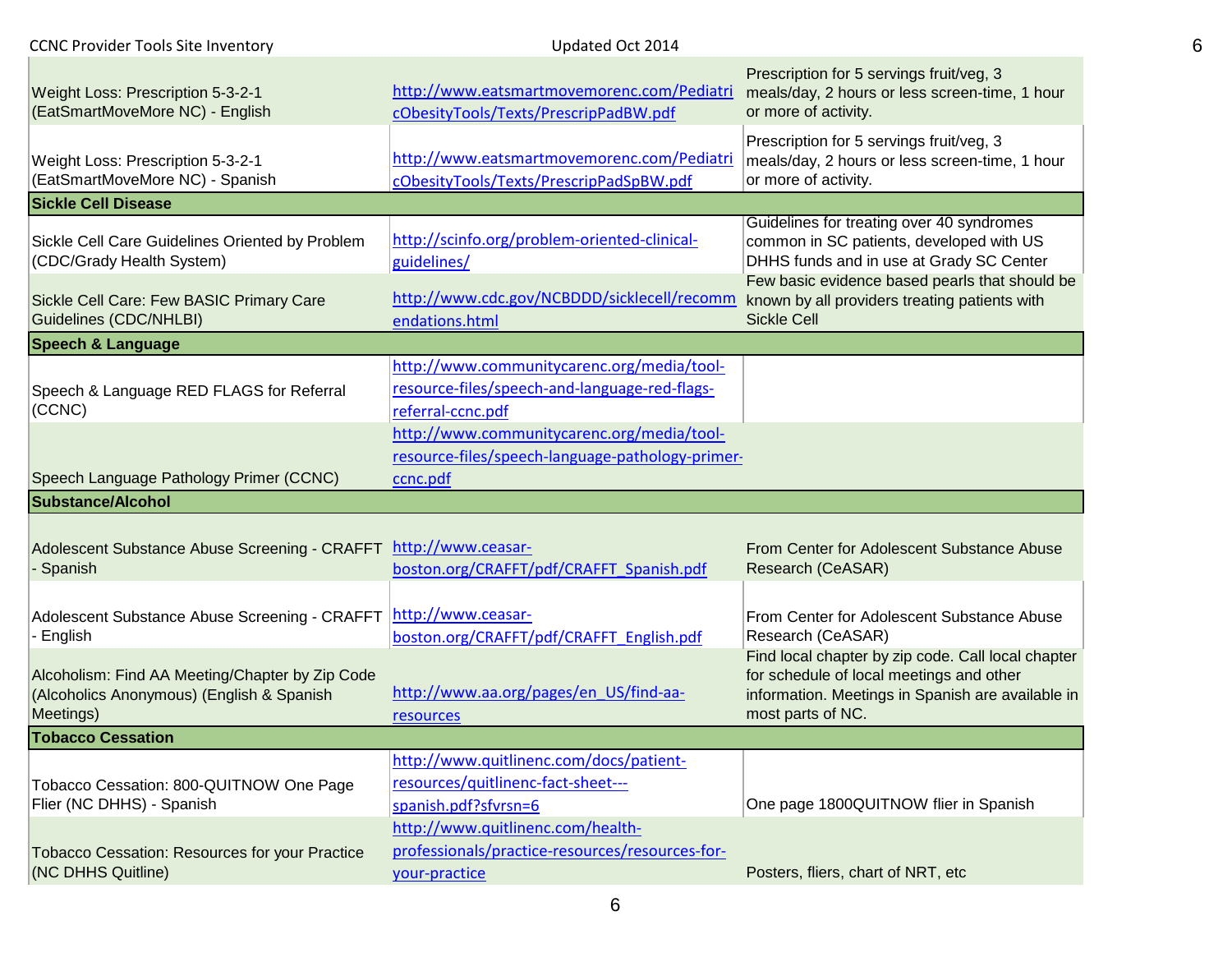| <b>CCNC Provider Tools Site Inventory</b>                                   | Updated Oct 2014                                                                              |                                                                            |
|-----------------------------------------------------------------------------|-----------------------------------------------------------------------------------------------|----------------------------------------------------------------------------|
| Tobacco Cessation: Quitline Fax Referral Form                               | http://www.communitycarenc.org/media/tool-<br>resource-files/tobacco-cessation-quitline-fax-  | Fax referral form asking Quitline to call the                              |
| (NC DHHS) - English                                                         | referral-form-nc-dh.pdf                                                                       | patient.                                                                   |
| Tobacco Cessation: 800-QUITNOW One Page                                     | http://www.quitlinenc.com/docs/patient-                                                       |                                                                            |
| Flier (NC DHHS) - English                                                   | resources/quitlinenc-fact-sheet.pdf?sfvrsn=6                                                  | One page flier with 1800-QUITNOW info.                                     |
| <b>Well Care</b>                                                            |                                                                                               |                                                                            |
| 0-12 Months                                                                 |                                                                                               |                                                                            |
|                                                                             |                                                                                               |                                                                            |
| ABCD (Assuring Better Child health and<br>Development) - Screening Overview | http://www.communitycarenc.org/media/tool-<br>resource-files/abcd-and-screening-chart.pdf     | ABCD- Assuring Better Child health and<br>Development - Screening overview |
| Anticipatory Guidance and Well Visit Forms (Bright                          | http://brightfutures.aap.org/tool and resource                                                |                                                                            |
| Futures)                                                                    | kit.html                                                                                      |                                                                            |
|                                                                             | http://www.communitycarenc.org/media/tool-                                                    |                                                                            |
| Dental - Varnishing and Oral Health (CCNC)                                  | resource-files/pediatrics-oral-health.pdf                                                     |                                                                            |
|                                                                             | http://www.communitycarenc.org/media/tool-                                                    |                                                                            |
| Hearing - Early Hearing Loss Detection and                                  | resource-files/early-hearing-detection-and-                                                   |                                                                            |
| Intervention (CCNC)                                                         | intervention-goals.pdf                                                                        |                                                                            |
|                                                                             |                                                                                               |                                                                            |
| Hearing - Hearing Assessments Age 0-5 years                                 | http://www.communitycarenc.org/media/tool-                                                    |                                                                            |
| (CCNC)                                                                      | resource-files/hearing-assessments.pdf                                                        | <b>Hearing Assessments</b>                                                 |
| Hearing - Newborn Hearing Screening: What it is                             | http://www.communitycarenc.org/media/tool-                                                    |                                                                            |
| and What to do (CCNC)                                                       | resource-files/newborn-hearing-screening.pdf                                                  | Newborn Hearing Screening                                                  |
|                                                                             | http://www.cdc.gov/vaccines/schedules/easy-to-                                                | Easy to read schedule-- better for lower literacy                          |
| Immunizations for 0-6 yr (CDC) - English & Spanish read/child.html          |                                                                                               | populations than prior versions.                                           |
|                                                                             | http://slphreporting.ncpublichealth.com/lims/Cli                                              |                                                                            |
| Newborn Screening - NC State Lab of Public Health nicalLims/Login.aspx      |                                                                                               |                                                                            |
|                                                                             | http://www.documentforsafety.org/pub/resourc Policy and forms for obtaining RSV prophyllaxis  |                                                                            |
| Pediatrics: RSV Prophyllaxis-Synagis-Medicaid                               | es?context=synagis                                                                            | for at-risk patients.                                                      |
|                                                                             |                                                                                               |                                                                            |
|                                                                             | http://www.communitycarenc.org/media/tool-<br>resource-files/post-partum-depression-edinburg- |                                                                            |
| Postpartum Depression: Edinburg Screening<br>Questionnaire - English        | screening-english.pdf                                                                         |                                                                            |
|                                                                             |                                                                                               |                                                                            |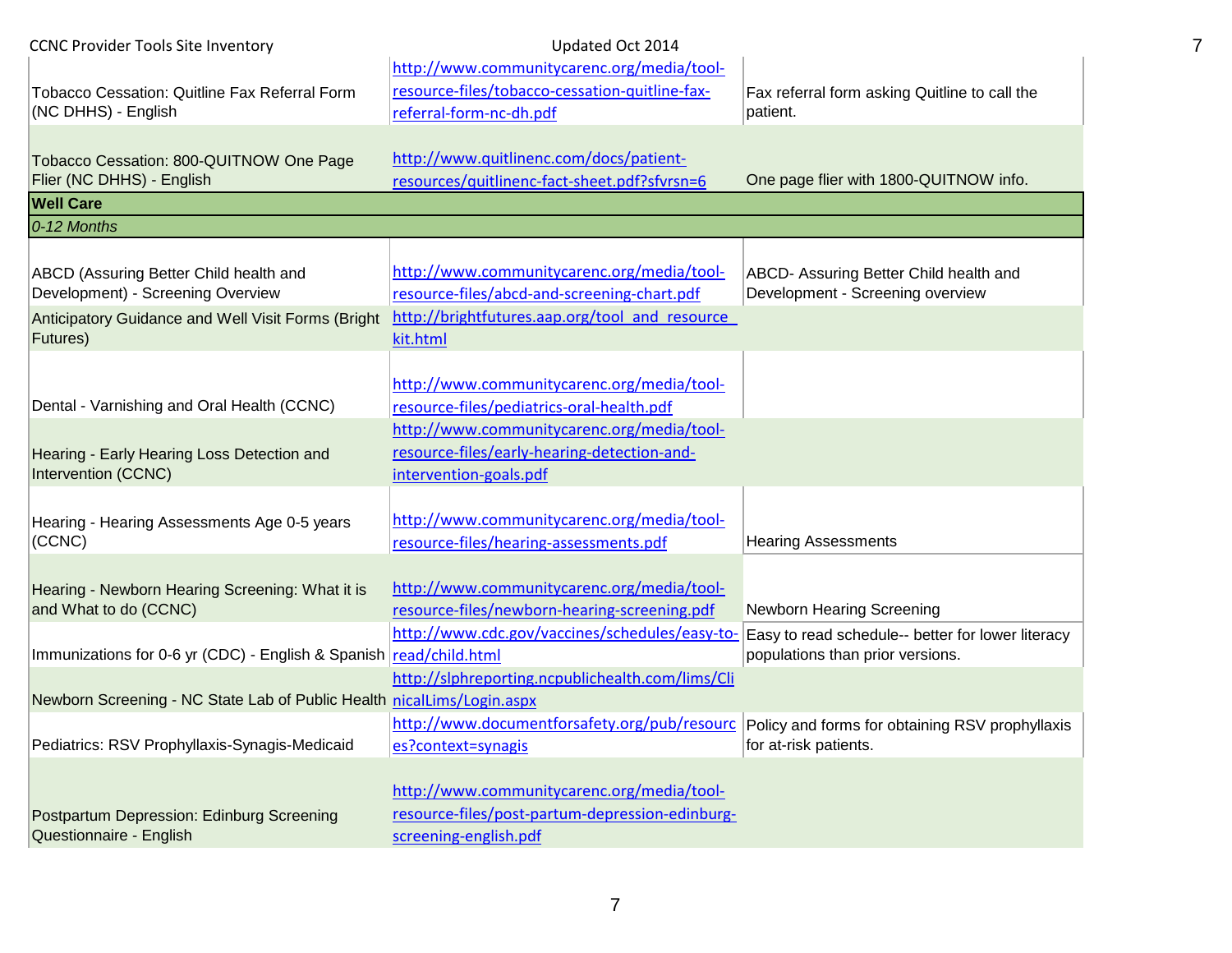| <b>CCNC Provider Tools Site Inventory</b>          | Updated Oct 2014                                    |  |
|----------------------------------------------------|-----------------------------------------------------|--|
|                                                    | http://www.communitycarenc.org/media/tool-          |  |
| Postpartum Depression: Edinburg Screening          | resource-files/post-partum-depression-edinburg-     |  |
| Questionnaire - Spanish                            | spanish.pdf                                         |  |
|                                                    | http://www.communitycarenc.org/media/tool-          |  |
| Postpartum/ Maternal Depression - What to Do       | resource-files/ccnc-pediatrics-maternal-            |  |
| (CCNC)                                             | depression-screening.pdf                            |  |
|                                                    | http://www.ncfahp.org/Data/sites/1/media/ima        |  |
| Preventive Health - Recommendations for Pediatric  | ges/pdf/CHIP-                                       |  |
| <b>Preventive Health</b>                           | RecommendationsPedsHealthCare.pdf                   |  |
| Well Child/Health Check Billing Guide (NC          | http://www.ncdhhs.gov/DMA/healthcheck/HC-           |  |
| Medicaid)                                          | Billing Guide 2013.pdf                              |  |
| 1-5 Years                                          |                                                     |  |
|                                                    |                                                     |  |
| ABCD (Assuring Better Child health and             | http://www.communitycarenc.org/media/tool-          |  |
| Development) - Screening Overview                  | resource-files/abcd-and-screening-chart.pdf         |  |
|                                                    |                                                     |  |
| <b>ABCD Positive Screenings and How to Refer</b>   | http://www.communitycarenc.org/media/tool-          |  |
| (CCNC)                                             | resource-files/ccnc-pediatrics-abcd-referrals.pdf   |  |
|                                                    |                                                     |  |
|                                                    | http://www.communitycarenc.org/media/tool-          |  |
| ABCD Referral to CDSA - Age 0-3                    | resource-files/abcd-referral-cdsa-age-0-3.pdf       |  |
|                                                    | http://www.communitycarenc.org/media/tool-          |  |
|                                                    | resource-files/abcd-referralnotification-dpi-age-3- |  |
| ABCD Referral/Notification to DPI - Age 3-5        | 5.pdf                                               |  |
|                                                    | http://www.communitycarenc.org/media/tool-          |  |
| <b>ABCD Standard CDSA/DPI Feedback Form</b>        | resource-files/abcd-standard-cdsadpi-feedback-      |  |
|                                                    | form.pdf                                            |  |
| Anticipatory Guidance and Well Visit Forms (Bright | http://brightfutures.aap.org/tool and resource      |  |
| <b>Futures)</b>                                    | kit.html                                            |  |
|                                                    | http://www2.gsu.edu/~psydlr/Diana L. Robins,        |  |
| Autism - M-CHAT - English                          | Ph.D. files/M-CHAT.pdf                              |  |
|                                                    | http://www2.gsu.edu/~psydlr/Diana L. Robins,        |  |
| Autism - M-CHAT - Spanish                          | Ph.D. files/Spanish M-CHATrev.pdf                   |  |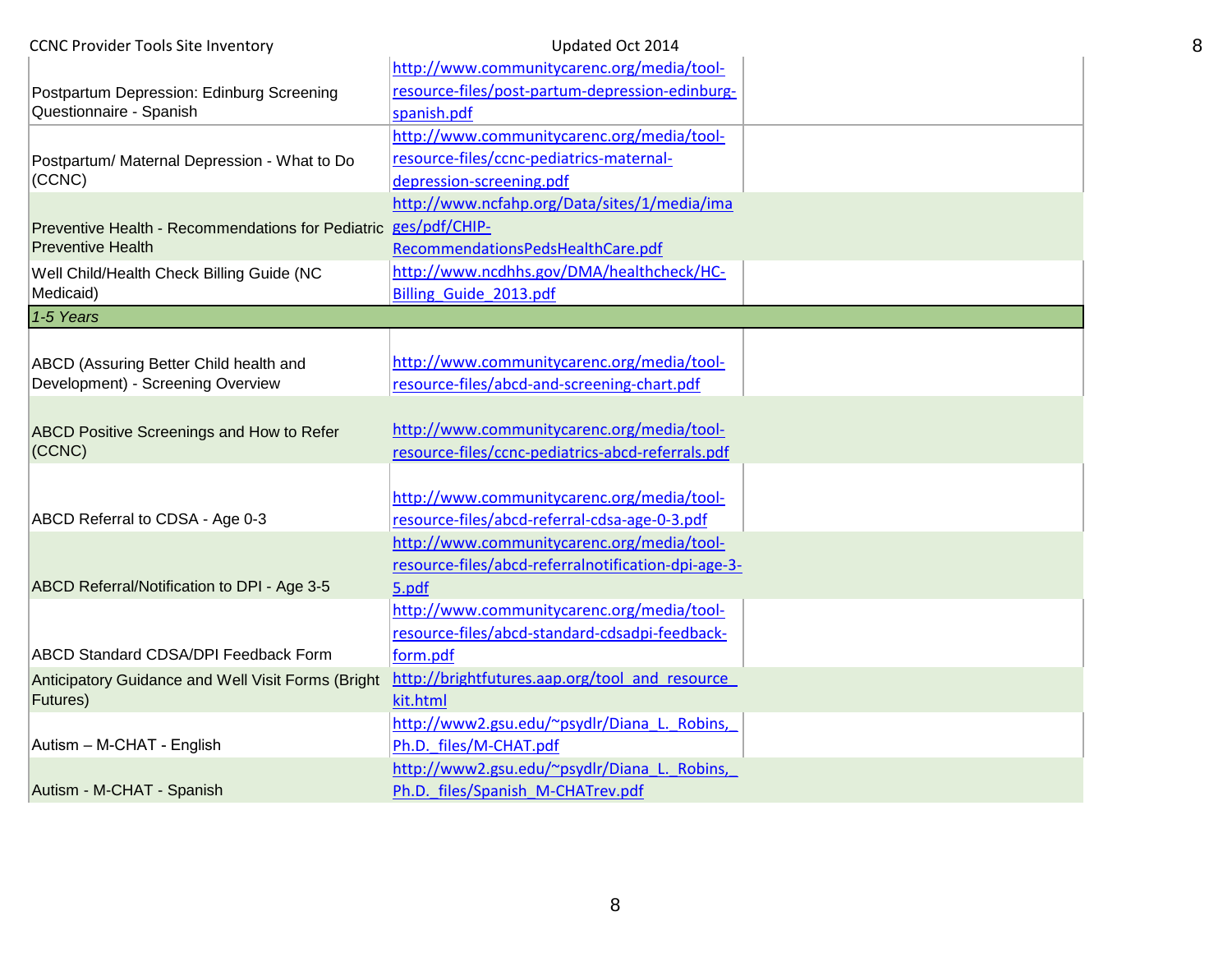| <b>CCNC Provider Tools Site Inventory</b>              | Updated Oct 2014                                                             |                                                                                                                                                                                                                                                                                                                                                   |
|--------------------------------------------------------|------------------------------------------------------------------------------|---------------------------------------------------------------------------------------------------------------------------------------------------------------------------------------------------------------------------------------------------------------------------------------------------------------------------------------------------|
| Autism - M-CHAT with follow up questions-25 pgs -      | http://www2.gsu.edu/~psydlr/M-<br>CHAT/Official M-CHAT Website files/M-CHAT- | Modified Checklist for Autism in Toddlers is a<br>free (for clinical and research purposes)<br>screening tool for autism. This tool links to a<br>page offering the M-CHAT screening tool in<br>English and 40+ other languages. The scoring<br>and instructions appear as if they would take<br>more than the "2 minutes." -- Link revised March |
| English                                                | $R$ F.pdf                                                                    | 2014 HB                                                                                                                                                                                                                                                                                                                                           |
| Autism - M-CHAT (website, many languages<br>available) | http://www.mchatscreen.com/Official M-<br><b>CHAT Website.html</b>           |                                                                                                                                                                                                                                                                                                                                                   |
|                                                        | http://www.communitycarenc.org/media/tool-                                   |                                                                                                                                                                                                                                                                                                                                                   |
|                                                        | resource-files/ccnc-pediatrics-autism-                                       |                                                                                                                                                                                                                                                                                                                                                   |
| Autism - Referral and Screening One-Pager              | screening.pdf                                                                |                                                                                                                                                                                                                                                                                                                                                   |
|                                                        |                                                                              |                                                                                                                                                                                                                                                                                                                                                   |
|                                                        | http://www.eatsmartmovemorenc.com/Pediatri                                   |                                                                                                                                                                                                                                                                                                                                                   |
| <b>Blood Pressure Table (Boys)</b>                     | cObesityTools/Texts/BPTableBoys.pdf                                          |                                                                                                                                                                                                                                                                                                                                                   |
|                                                        | http://www.eatsmartmovemorenc.com/Pediatri                                   |                                                                                                                                                                                                                                                                                                                                                   |
| Blood Pressure Table - (Girls)                         | cObesityTools/Texts/BPTableGirls.pdf                                         |                                                                                                                                                                                                                                                                                                                                                   |
|                                                        |                                                                              |                                                                                                                                                                                                                                                                                                                                                   |
|                                                        | http://www.communitycarenc.org/media/tool-                                   |                                                                                                                                                                                                                                                                                                                                                   |
| Dental - Varnishing and Oral Health (CCNC)             | resource-files/pediatrics-oral-health.pdf                                    |                                                                                                                                                                                                                                                                                                                                                   |
|                                                        | http://www.communitycarenc.org/media/tool-                                   |                                                                                                                                                                                                                                                                                                                                                   |
| Hearing - Hearing Assessments Age 0-5 years<br>(CCNC)  | resource-files/hearing-assessments.pdf                                       | <b>Hearing Assessments</b>                                                                                                                                                                                                                                                                                                                        |
| Kindergarten Physical (Approved by NC DPI and          | http://www.ncdhhs.gov/dph/wch/doc/aboutus/                                   |                                                                                                                                                                                                                                                                                                                                                   |
| DHHS) - English                                        | KHA_1-11.pdf                                                                 | Fill out then print or vice versa                                                                                                                                                                                                                                                                                                                 |
| Kindergarten Physical (Approved by NC DPI and          | http://www.ncdhhs.gov/dph/wch/doc/aboutus/S                                  |                                                                                                                                                                                                                                                                                                                                                   |
| DHHS) - Spanish                                        | panish KHA1-11.pdf                                                           | Fill out then print or vice versa                                                                                                                                                                                                                                                                                                                 |
|                                                        | http://www.communitycarenc.org/media/tool-                                   |                                                                                                                                                                                                                                                                                                                                                   |
| Lead Exposure & Poisoning in Young Children            | resource-files/lead-exposure-poisoning-young-                                |                                                                                                                                                                                                                                                                                                                                                   |
| (CCNC)                                                 | children-ccnc.pdf                                                            |                                                                                                                                                                                                                                                                                                                                                   |
|                                                        |                                                                              |                                                                                                                                                                                                                                                                                                                                                   |
|                                                        | http://www.eatsmartmovemorenc.com/Pediatri                                   |                                                                                                                                                                                                                                                                                                                                                   |
| Obesity - Color-Coded BMI Chart (Boys)                 | cObesityTools/Texts/BMIChartBoys.pdf                                         |                                                                                                                                                                                                                                                                                                                                                   |
|                                                        |                                                                              |                                                                                                                                                                                                                                                                                                                                                   |
|                                                        | http://www.eatsmartmovemorenc.com/Pediatri                                   |                                                                                                                                                                                                                                                                                                                                                   |
| Obesity - Color-Coded BMI Chart (Girls)                | cObesityTools/Texts/BMIChartGirls.pdf                                        |                                                                                                                                                                                                                                                                                                                                                   |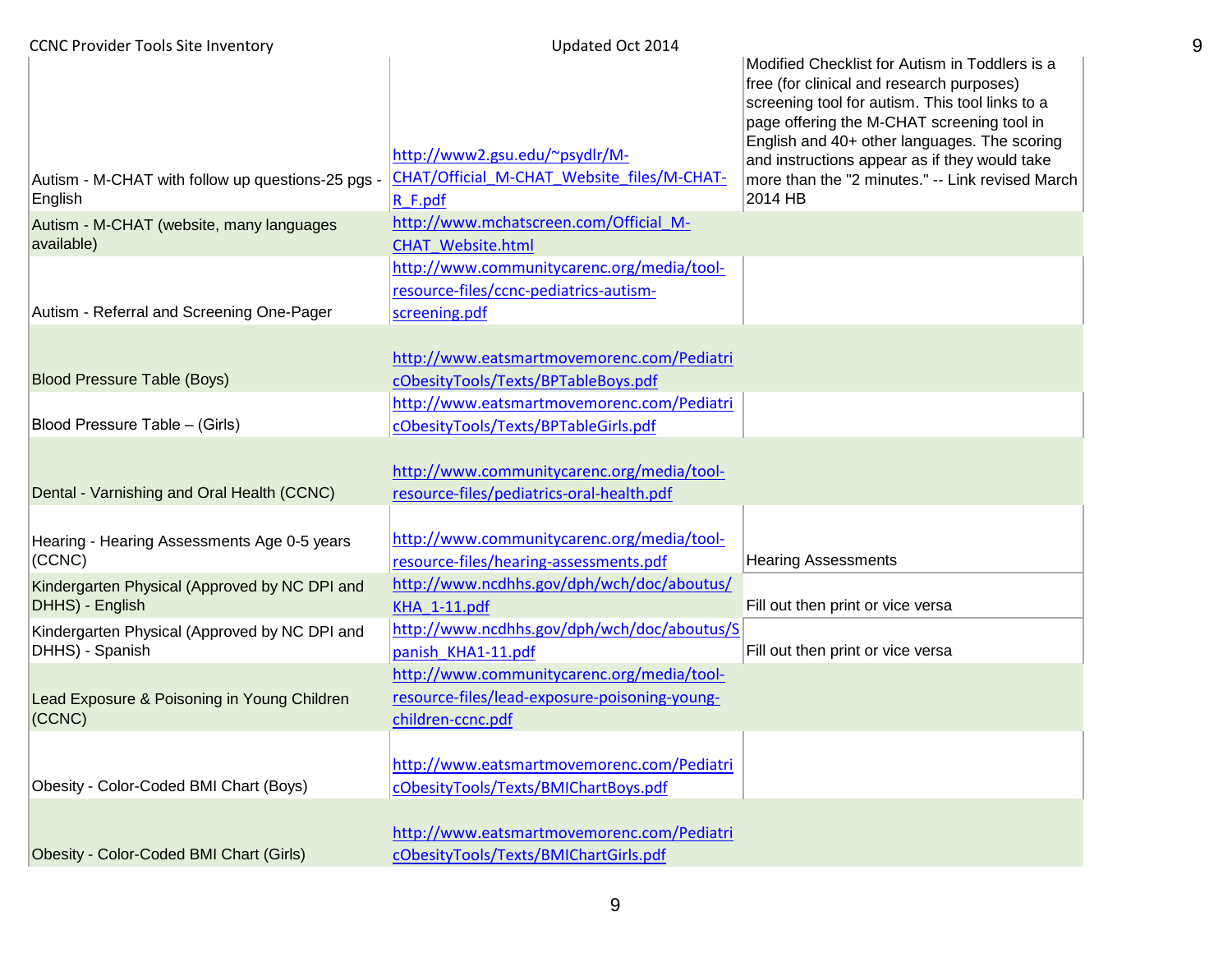| <b>CCNC Provider Tools Site Inventory</b>              | Updated Oct 2014                                                    |  |
|--------------------------------------------------------|---------------------------------------------------------------------|--|
|                                                        | http://www.communitycarenc.org/media/tool-                          |  |
| Speech & Language RED FLAGS for Referral               | resource-files/speech-and-language-red-flags-                       |  |
| (CCNC)                                                 | referral-ccnc.pdf                                                   |  |
|                                                        | http://www.communitycarenc.org/media/tool-                          |  |
|                                                        | resource-files/speech-language-pathology-primer-                    |  |
| Speech Language Pathology Primer (CCNC)                | ccnc.pdf                                                            |  |
| Well Child/Health Check Billing Guide (NC<br>Medicaid) | http://www.ncdhhs.gov/DMA/healthcheck/HC-<br>Billing Guide 2013.pdf |  |
| $6 - 10$ Years                                         |                                                                     |  |
|                                                        |                                                                     |  |
| ABCD (Assuring Better Child health and                 | http://www.communitycarenc.org/media/tool-                          |  |
| Development) - Screening Overview                      | resource-files/abcd-and-screening-chart.pdf                         |  |
|                                                        | http://www.eatsmartmovemorenc.com/Pediatri                          |  |
| <b>Blood Pressure Table (Boys)</b>                     | cObesityTools/Texts/BPTableBoys.pdf                                 |  |
|                                                        | http://www.eatsmartmovemorenc.com/Pediatri                          |  |
| Blood Pressure Table - (Girls)                         | cObesityTools/Texts/BPTableGirls.pdf                                |  |
|                                                        |                                                                     |  |
|                                                        | http://www.eatsmartmovemorenc.com/Pediatri                          |  |
| Obesity - Color-Coded BMI Chart (Boys)                 | cObesityTools/Texts/BMIChartBoys.pdf                                |  |
|                                                        |                                                                     |  |
|                                                        | http://www.eatsmartmovemorenc.com/Pediatri                          |  |
| Obesity - Color-Coded BMI Chart (Girls)                | cObesityTools/Texts/BMIChartGirls.pdf                               |  |
| Screening - Pediatric Symptom Checklist (parent of     | http://www.massgeneral.org/psychiatry/assets/P                      |  |
| age 5-16) - English                                    | SC-35.pdf                                                           |  |
| Screening - Pediatric Symptom Checklist (parent of     | http://www.massgeneral.org/psychiatry/assets/P                      |  |
| age 5-16) - Spanish                                    | SC Spanish 1.pdf                                                    |  |
| Screening - Pediatric Symptom Checklist Scoring        | http://www.massgeneral.org/psychiatry/services                      |  |
| Instructions                                           | /psc_scoring.aspx                                                   |  |
| Well Child/Health Check Billing Guide (NC              | http://www.ncdhhs.gov/DMA/healthcheck/HC-                           |  |
| Medicaid)                                              | Billing Guide 2013.pdf                                              |  |
| 11-21 Years                                            |                                                                     |  |
|                                                        |                                                                     |  |
| ABCD (Assuring Better Child health and                 | http://www.communitycarenc.org/media/tool-                          |  |
| Development) - Screening Overview                      | resource-files/abcd-and-screening-chart.pdf                         |  |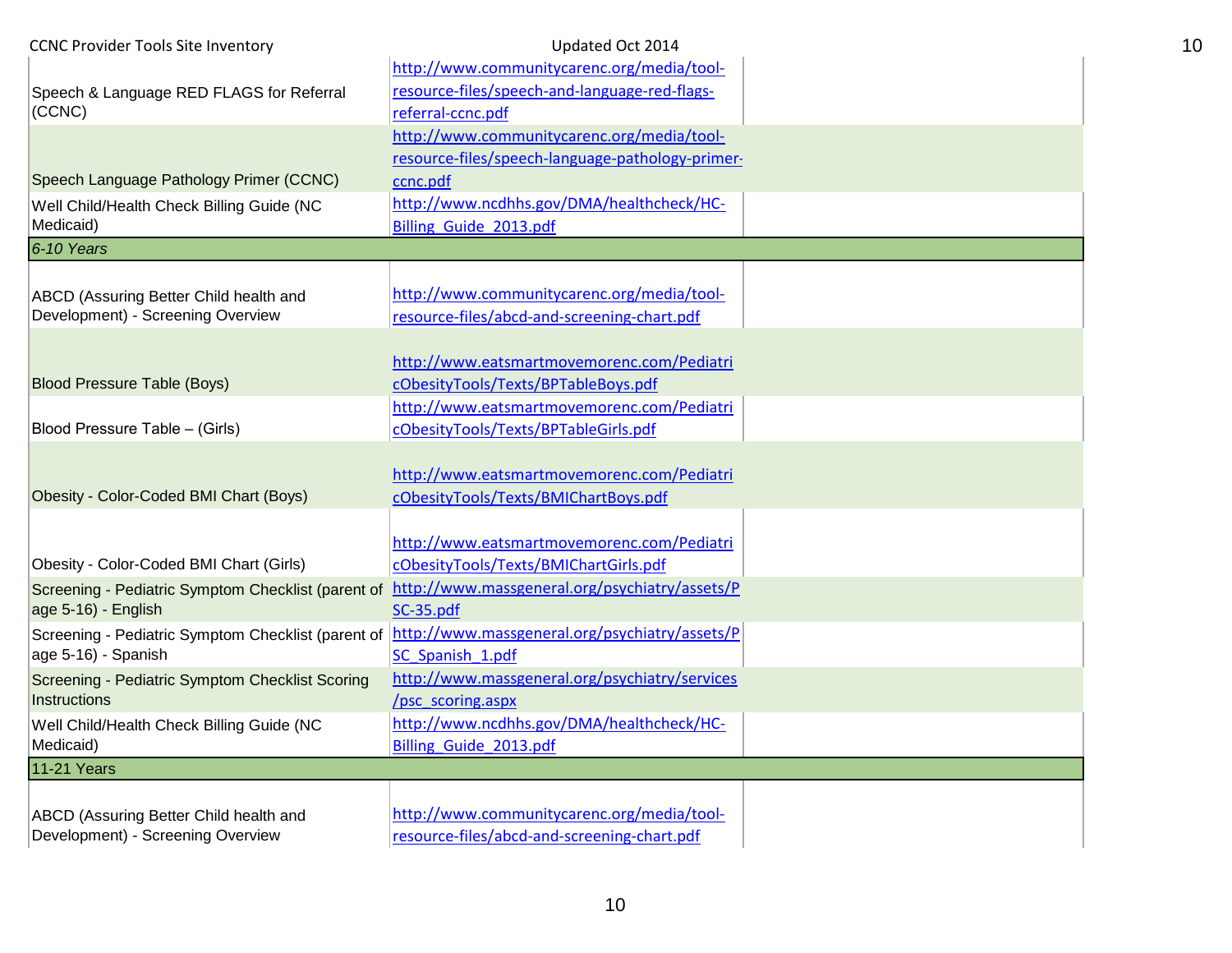П

| ۰. | ۰. |
|----|----|
|    |    |

|                                                                                                | http://www.eatsmartmovemorenc.com/Pediatri                                          |  |
|------------------------------------------------------------------------------------------------|-------------------------------------------------------------------------------------|--|
| <b>Blood Pressure Table (Boys)</b>                                                             | cObesityTools/Texts/BPTableBoys.pdf                                                 |  |
|                                                                                                | http://www.eatsmartmovemorenc.com/Pediatri                                          |  |
| Blood Pressure Table - (Girls)                                                                 | cObesityTools/Texts/BPTableGirls.pdf                                                |  |
|                                                                                                | http://www.phqscreeners.com/pdfs/02 PHQ-                                            |  |
| Depression - PHQ-9 Depression Screen - English                                                 | 9/English.pdf                                                                       |  |
|                                                                                                |                                                                                     |  |
|                                                                                                | http://www.phqscreeners.com/pdfs/02 PHQ-                                            |  |
| Depression - PHQ-9 Depression Screen - Spanish                                                 | 9/PHQ9 Spanish%20for%20the%20USA.pdf                                                |  |
|                                                                                                |                                                                                     |  |
| Depression - PHQ-9 Depression Screen, Scoring                                                  | http://brightfutures.aap.org/pdfs/Other%203/PH                                      |  |
| Instructions                                                                                   | Q-9%20Instructions%20for%20Use.pdf                                                  |  |
|                                                                                                |                                                                                     |  |
|                                                                                                | http://www.eatsmartmovemorenc.com/Pediatri                                          |  |
| Obesity - Color-Coded BMI Chart (Boys)                                                         | cObesityTools/Texts/BMIChartBoys.pdf                                                |  |
|                                                                                                |                                                                                     |  |
| Obesity - Color-Coded BMI Chart (Girls)                                                        | http://www.eatsmartmovemorenc.com/Pediatri<br>cObesityTools/Texts/BMIChartGirls.pdf |  |
|                                                                                                |                                                                                     |  |
| Screening - Guidelines for Adolescent Preventive                                               | http://www.capefearpediatrics.com/pdf/522781-                                       |  |
| Services (GAPS), ages 11-14 - English                                                          | younger%20adolescent%20english.pdf                                                  |  |
|                                                                                                |                                                                                     |  |
| Screening - Guidelines for Adolescent Preventive                                               | http://www.capefearpediatrics.com/pdf/522777-                                       |  |
| Services (GAPS), ages 11-14 - Spanish                                                          | younger%20adolescent%20spanish.pdf                                                  |  |
|                                                                                                |                                                                                     |  |
| Screening - Guidelines for Adolescent Preventive                                               | http://www.capefearpediatrics.com/pdf/522778-                                       |  |
| Services (GAPS), ages 15-21 - English                                                          | older%20adolescent%20english.pdf                                                    |  |
| Screening - Guidelines for Adolescent Preventive                                               | http://www.capefearpediatrics.com/pdf/522779-                                       |  |
| Services (GAPS), ages 15-21 - Spanish                                                          | older%20adolescent%20spanish.pdf                                                    |  |
|                                                                                                |                                                                                     |  |
| Screening - Guidelines for Adolescent Preventive<br>Services (GAPS), Parent/Guardian - English | http://www.uvpediatrics.com/Docs/GAPSParent                                         |  |
|                                                                                                | eng.pdf                                                                             |  |
| Screening - Guidelines for Adolescent Preventive                                               | http://www.capefearpediatrics.com/pdf/GAPS%                                         |  |
| Services (GAPS), Parent/ Guardian - Spanish                                                    | 20-%20Parent%20Sp.pdf                                                               |  |